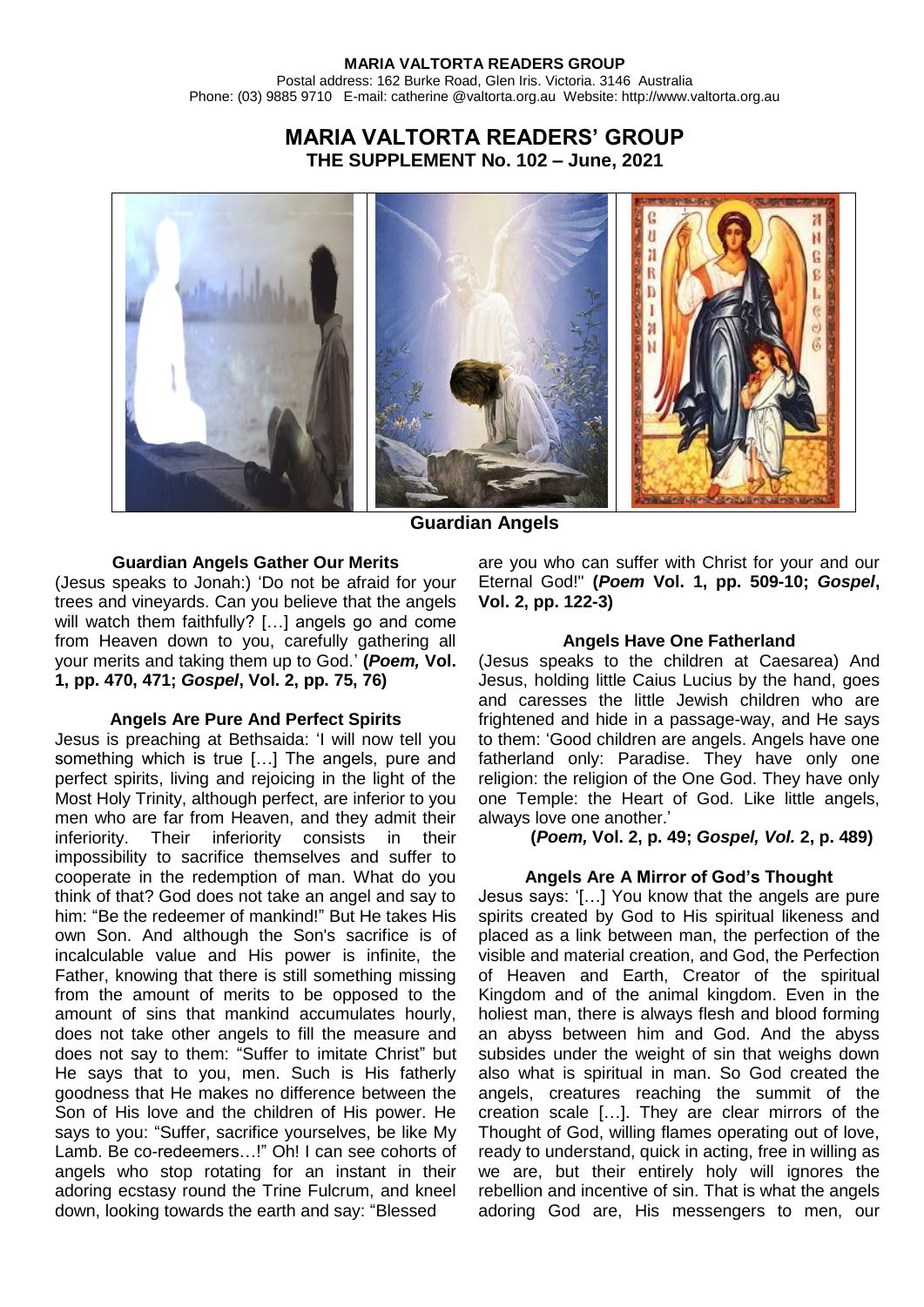## protectors, who grant us the Light that shines on them and the Fire that they gather worshipping.

**(***Poem***, Vol. 2, p. 706;** *Gospel***, Vol. 4, p. 293)**

#### **Angels Take You To God Upon Your Death**

(After his daughter has been raised from the dead), Jairus speaks to Jesus: 'I deliberately brought my little daughter here today, that they might see her. She has never been so well and it is a great joy for her to come to the Master. And did you hear her reply? "I do not remember what death is. But I remember that an angel called me and he took me through a brighter and brighter light at the end of which there was Jesus. And I do not see him now as I saw Him then with my soul that was coming back to me. You and I now see the Man. But my soul saw the God Who is closed in the Man". And how good she has become since then! She was good. But now she is a real angel.'

 **(***Poem***, Vol. 2, p. 705;** *Gospel***, Vol. 4, p. 291)**

#### **Angels Draw From The Divine Treasures**

Jesus says: 'The angels of every single believer indeed, of each one who bears the name "Christian" - in their angelic nature do nothing but interlace flights between heaven and earth to draw from the divine treasures for every person they watch over. Nor does the angelic operation cease here, for the numberless other members of the angelic people by an eternal order worship for those who, as non-Christians, do not worship the true God and ask my Blood to spread over all creatures so as to be adored by them. The angels of the just, worship *rejoicing,* joined to their souls, which receive a foretaste on earth of the adoration which will be eternal. The angels of those who are not Christians worship in *hope,* hoping that they may become their guardians under the sign of the cross. The angels of sinners who are no longer children of God, worship *in tears.* And weeping, they continue to beseech the Blood that it may redeem those hearts by its power. Finally, the angels of the churches scattered over the earth worship, taking to God the Blood elevated at every Mass in memory of Me.'

#### **(***Notebooks 1944,* **p. 301)**

## **An Angel Remains With Those He Protects**

Maria speaks: 'To comfort my most painful return to sensitivity, the good Lord grants me the smile of my angel.[…] Now while I was abandoned, without the strength to move, I prayed, looking at my angel who was kneeling at the foot of the bed to the right [who] seemed to be praying with me. I wondered why he remained like that. [Maria's Note:] He remains with his head inclined, with supreme respect, and with his arms joined over his breast. […] and was dressed that way [when] I heard my invisible Teacher say:

"The guardian angel of every creature worships therein the indwelling God if the creature is in the Lord's grace. You are living temples in which God dwells. Sin drives away the Divine Guest but otherwise, every human spirit is the tabernacle, enclosed in the temple of your body consecrated by the Sacraments in which the Father, the Son, and the Holy Spirit are present, through the indissoluble union of the Three Persons.

When the creature is no longer in a state of grace, the angel, weeping, venerates the work of his Creator. He can no longer venerate anything else. But since the creature is the work of his God, he venerates the creature just as you venerate a place once inhabited by Me and then profaned by my enemies, but always worthy of veneration, not because it contains Me, but because it contained Me. To understand, remember the Holy Cenacle.

This is why every angel remains with supreme respect alongside the one he is protecting. Happy is the angel alongside a creature who can say, "I worship You, my Lord, enclosed in this creature of yours," and does not need to fly to Heaven to encounter God's gaze!

Let the clothing of your angel tell you the nature of his mission to you. To infuse hope into you. Among the three virtues, it is the one which should be infused into you most, for your cross reduces it to crumbles and destroys it by the hour. And it must thus descend from Heaven to nourish you by the hour. Faith is secure, as strong as the wings of your guardian. Love is as alive as the mantle adorning his shoulders. But the robe is ample and shining and says to you, "Hope!"

Do you see that you are never alone? You saw him in the hours of great security in your spiritual condition and of great joy. You are seeing him now, when events are leading you to doubt your mission completely, and the sadness of spiritual solitude is demoralizing you. You see him because he is there. Always. He is the angel of your Gethsemane. Love him as a glorious brother who loves you.'

Maria says: 'The angel is the same. He is my own! How handsome he is! The face of condensed light, with perfect lines, though remaining so inclined, smiles at me. His incorporeal robe looks like a clear emerald turned into a suit of light. On his shoulders, a short mantle of very bright light red, like a ruby pierced by a sunbeam. The wings are two white splendors, gathered in along the edges. And how worshipful he is!

I do nothing but repeat *Angele Dei!* to greet him and Hail Marys. […] I thus believe I am doing something pleasing to God and to my guardian angel in praying this way. But always remain close to me, for I truly am in the "deathly sadness" with which Jesus wept in Gethsemane...' **(***Notebooks 1944***, pp. 402-4)**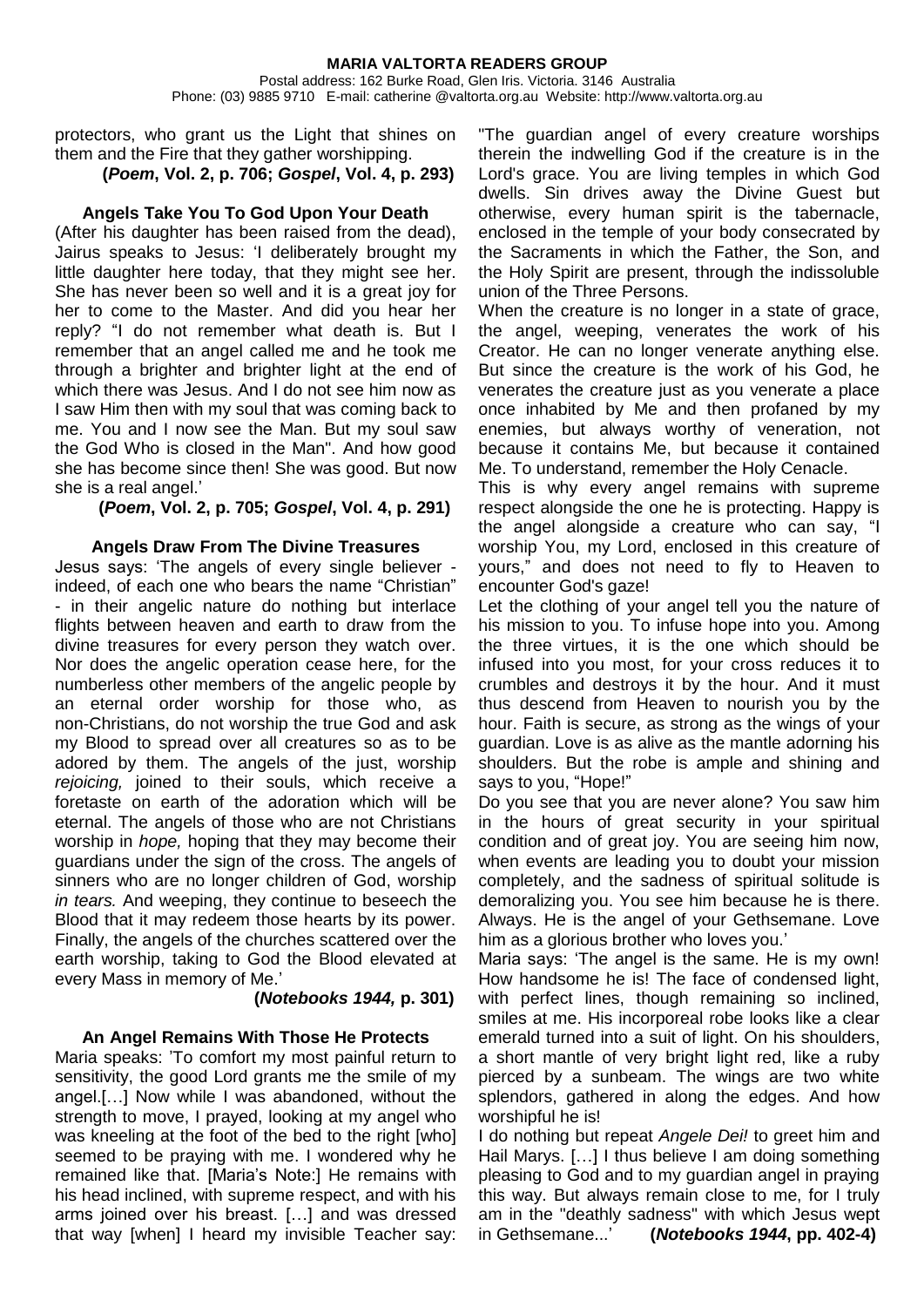#### **MARIA VALTORTA READERS GROUP**

Postal address: 162 Burke Road, Glen Iris. Victoria. 3146 Australia Phone: (03) 9885 9710 E-mail: catherine @valtorta.org.au Website: http://www.valtorta.org.au

#### **Angels Accompany Us After Death To Heaven**

St. Azariah says: 'People think the mission of the Guardian Angel ceases with the death of the one being protected. It is not always that way.

It ceases, as is logical, at the death of impenitent sinners, and with supreme pain on the part of the guardian angel of whoever did not repent.

It is transfigured into festive, eternal glory at the death of a saint who goes from earth to Paradise with no stopover for purgation.

But he continues as before, as a protection that intercedes and loves the one entrusted to it, in the case of those going from earth to Purgatory to expiate and purify themselves.

Then we, the guardian angels, pray for you with charity before the throne of God and, along with our loving prayers, present the entreaties offered for you on earth by relatives and friends.

Oh, I cannot say everything about how intense, active, and sweet the bond is which goes on linking us to you in purgatory! […] Not even for an instant do we cease to observe divine, loving Justice and your souls that are cleansed amidst the fires of love. And we rejoice on seeing that Love is increasingly assuaged in regard to you, and you are increasingly worthy of its Kingdom. And when the Light orders us, "Go and pull him out to bring him here", we rush forward quicker than lightning bolts to convey an instant of Paradise, which is faith and hope and comfort for those still remaining to expiate there in Purgatory. And we clasp the beloved souls we worked and suffered for to ourselves, and go back up with them, teaching them the Hosanna of Paradise.

The two sweetest moments in the mission of the Guardian Angels are when Charity tells us, "Descend, for another man has been begotten and you must protect him like a gem which belongs to Me," and [also] when we can ascend with you to Heaven. But the former is less than the latter. The other instants of joy are your victories over the world, the flesh and the devil. But just as we tremble over your fragility from the moment you are taken under protection, so we always throb after every victory of yours, for the Enemy of Goodness is vigilant in trying to demolish what the spirit builds. Joyful, therefore, perfect in its joy, is the instant at which we enter Heaven with you. For nothing any longer can destroy what is now finished.

And now, soul of mine, I shall respond to an interior question of yours as to whether God is happy that there is another Guardian in your house. […] Yes, God is happy. Happy because in your house, there is an angel content to watch over a newly-created soul, a gem of God, and happy because Jesus is He who loved little children […]'

 **(***Notebooks 1945-50***, pp. 408-11)**

## **Jesus Was Comforted By An Angel**

[In the Garden of Olives], a brighter light appears above His head, hanging about a metre above Him. It is so bright that even the Prostrate Master can see it filter through His wavy hair, already weighed down by blood, and notwithstanding the veil of blood covering His eyes, He raises His head […]. The angelic light slowly fades away.

(Jesus says:) 'That is why the angel of My sorrow showed Me the hopes of all those who have been saved through My sacrifice, as a medicine for My dying. Your names! Each name was a drop of medicine instilled into My veins to invigorate them and make them function, each of them was for Me life coming back, light coming back, strength coming back. During the cruel tortures, to avoid shouting My grief of Man, and in order not to despair of God and say that He was too severe and unjust to His Victim, I repeated your names to Myself, I saw you. Since then, I blessed you. **(***Poem,* **Vol. 5 pp. 536, 543; Gospel, Vol. 10, pp. 31-2, 41)**

## **The Angel As A Gardener**

(Azariah says:) 'The angel of the Lord is like a gardener taking care of a precious plant. From its sprouting to maturity.... Ever watchful, trembling at winds, frosts, storms, parasites, and rodents. The angel recovers his complete angelical peace when he goes back up to heaven with the fruit picked from the branch, taken from the Earth, with the soul that has been saved until the end. Then, with a joyful ardor, he goes to meet his brothers again and says, "The soul of mine has been saved! It is with us in peace! Glory, glory, glory be to the Lord!"'

#### *(The Book of Azariah***, pp. 16-17) The Name of Maria's Angel**

(Maria says:) 'I went to bed at a quarter past midnight […]. I picked up the Holy Relic and began to recite the usual prayer against Satan […]. I then made an Act of Contrition and spiritual Communion and said the prayer beginning, "Here I am, beloved and good Jesus… meditating on your five Wounds…" as well as the one on the Cross and the Act of Offering, as I do every night. I finished with the "Glorias" to the Holy Archangels and Angels, concluding with my Guardian Angel. As I was saying these last words to him, I interrupted myself to ask, "But what's your name? You must also have a name! I call you 'inner advisor'. But I would like to address you with a name."

He appeared to me alongside my bed, on the right, towards the foot, and immediately said with a big smile, "Azariah."

#### "Azariah? Really?"

He smiled even more and asked, "Aren't you sure? Let us together say the *Veni Sancte Spiritus* and seven *Glorias,* as I have taught you for years in order